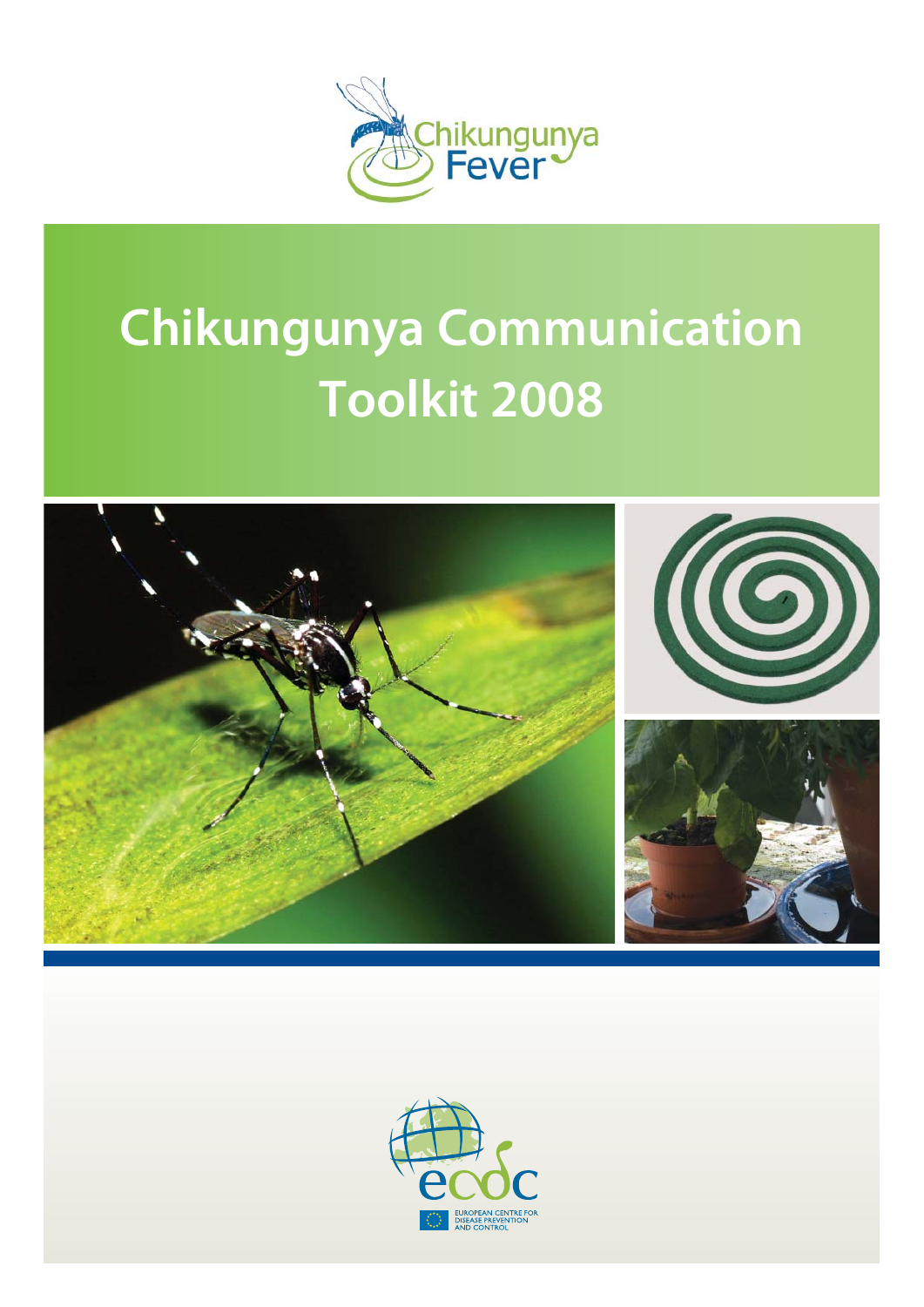## Chikungunya Communication **Toolkit 2008**

### Table of Contents

| 2.3.1 |  |  |  |  |
|-------|--|--|--|--|
| 2.3.2 |  |  |  |  |
| 2.3.3 |  |  |  |  |
|       |  |  |  |  |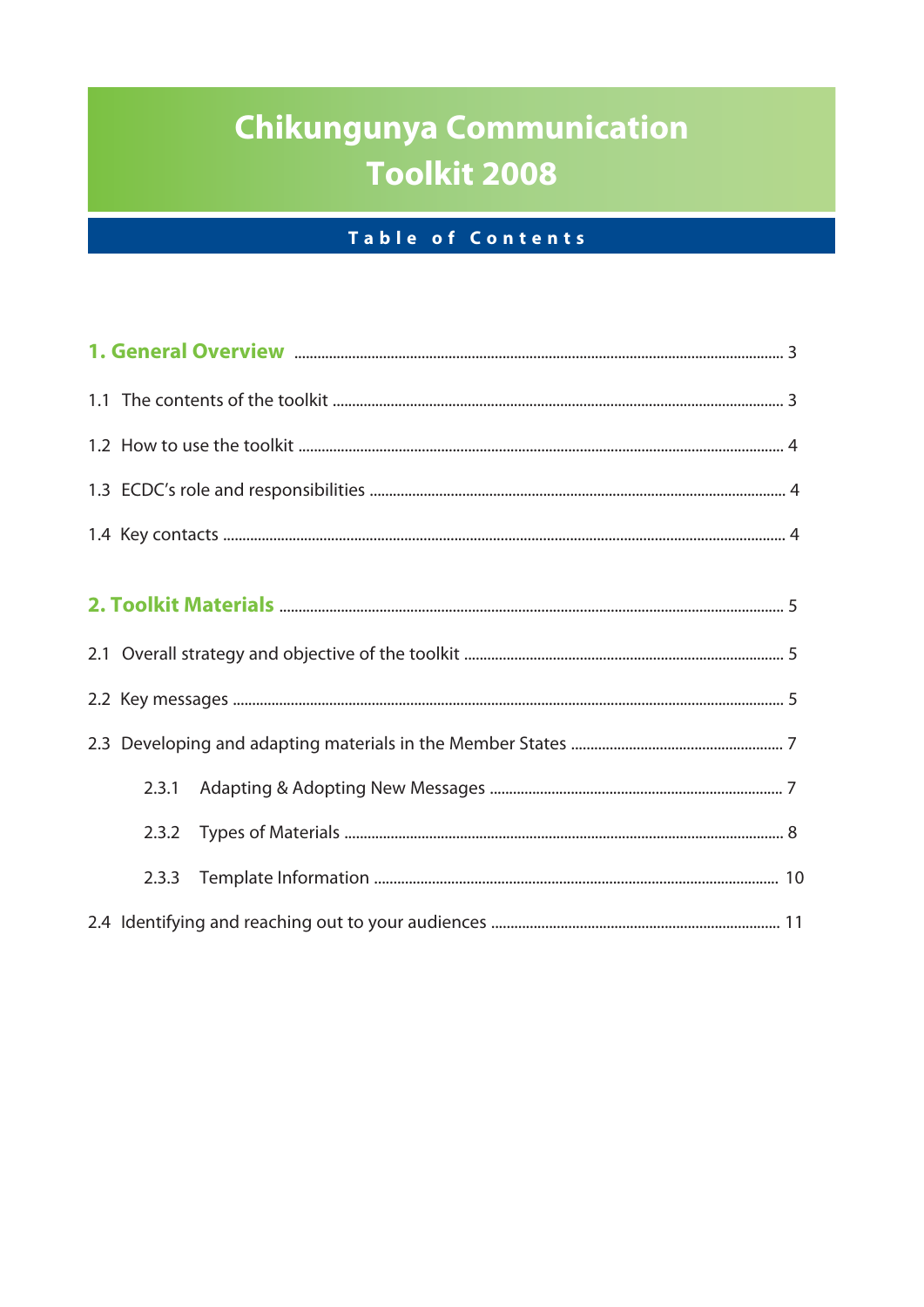#### **1. General Overview**

#### **1.1 The contents of the toolkit**

Welcome to the ECDC Chikungunya Communication Toolkit 2008, which has been prepared by Burson-Marsteller Brussels in close cooperation with experts from ECDC. The aim of the toolkit is to assist European health authorities in raising awareness and limiting the spread of the Chikungunya virus.

The toolkit offers basic tools aimed at providing key audiences with information on Chikungunya so they can play an active role in preventing the spread of Chikungunya fever in Europe.

This toolkit contains draft materials and suggested key messages for the target audiences as well as suggested tactics for getting the messages across to different audiences. This information will aid the target audiences to develop an understanding of Chikungunya fever, how it is spread, what to do in case of infection and how to limit the spread of the vector.

*>* For Member States where the vector is present, prototype materials contained in this toolkit include:

| <b>Travellers</b>       | <b>General Public</b>                       | Healthcare<br>Professionals                      |
|-------------------------|---------------------------------------------|--------------------------------------------------|
| • Factsheet<br>• Poster | • Factsheet<br>· Brochure<br>· Presentation | • Factsheet<br>• Presentation<br>• Questionnaire |

*>* For Member States where the vector is *not* present, prototype materials contained in this toolkit include:

| <b>Travellers</b>       | <b>Healthcare</b><br>Professionals               |
|-------------------------|--------------------------------------------------|
| • Factsheet<br>• Poster | • Factsheet<br>• Presentation<br>• Questionnaire |

For the list of countries where the vector is present, please see **www.ecdc.europa.eu**

The mosquito logo has been created for the Chikungunya Communication Toolkit 2008 and can also be used for national initiatives if desired.

The documents contained in the toolkit have been tested for use by the general public and healthcare practitioners in six European countries.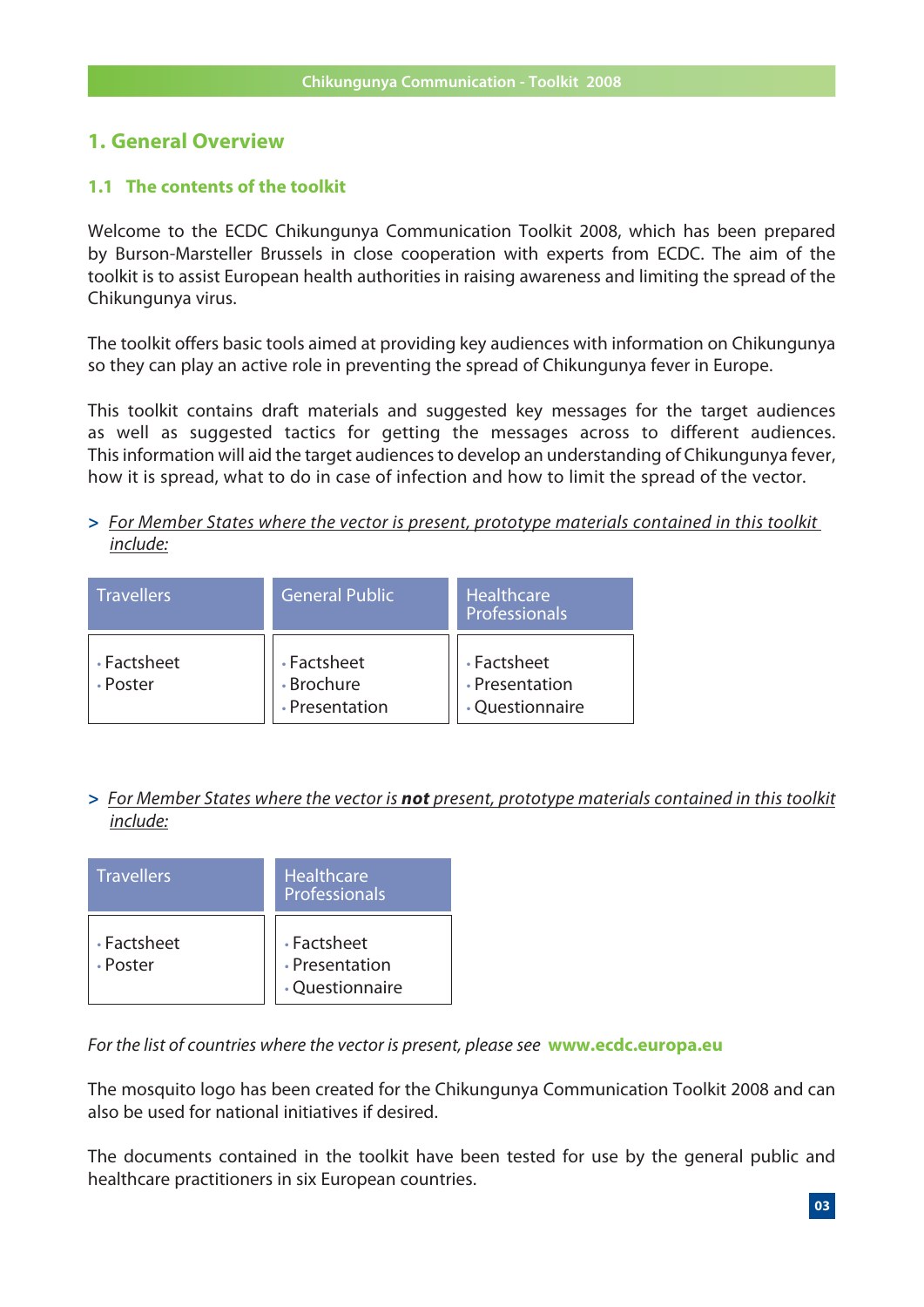#### **1.2 How to use the toolkit**

This Chikungunya Communication Toolkit 2008 builds on examples of communications activities currently underway in some EU Member States and existing materials produced by the ECDC. The toolkit has been developed with a view to either complementing existing national initiatives or to provide the basis for the launch of new activities. As such, it contains the basic communications materials to be adapted to national needs where necessary.

The materials will be provided to all communicators as "freeware", or software free of any copyright, which will be on a CD Rom containing the templates and information that may be adapted to national needs. For more information on this, see Section 2.3 on "Developing and adapting materials in Member States".

#### **1.3 ECDC's role and responsibilities**

Established in 2005 and based in Stockholm, Sweden, ECDC is a European Agency whose mandate is to strengthen Europe's defences against infectious diseases through identifying, assessing and communicating current and emerging threats to human health posed by infectious diseases and by promoting the exchange of best practice in disease prevention. Where threats are identified, ECDC supports the national and EU level public health authorities responding to them. In order to achieve this mission, ECDC works in partnership with national health protection bodies across Europe to strengthen and develop continent-wide disease surveillance and early warning systems. By working with experts throughout Europe, ECDC brings together Europe's health knowledge so as to develop authoritative scientific opinions about the risks posed by current and emerging infectious diseases. This toolkit has been developed by ECDC to support the EU-wide response to the threat posed by Chikungunya fever.

#### **1.4 Key contacts**

| <b>Sarah Earnshaw</b>                         | <b>Ben Duncan</b>                             |
|-----------------------------------------------|-----------------------------------------------|
| <b>Information Officer</b>                    | <b>ECDC Spokesman</b>                         |
| <b>European Centre for Disease Prevention</b> | <b>European Centre for Disease Prevention</b> |
| and Control                                   | and Control                                   |
| 171 83 Stockholm, Sweden                      | SE-171 83 Stockholm, Sweden                   |
| Tel: +46 8 5860 1624                          | Tel: +46 8 586 011 25                         |
| Email: sarah.earnshaw@ecdc.europa.eu          | Email: ben.duncan@ecdc.europa.eu              |
|                                               |                                               |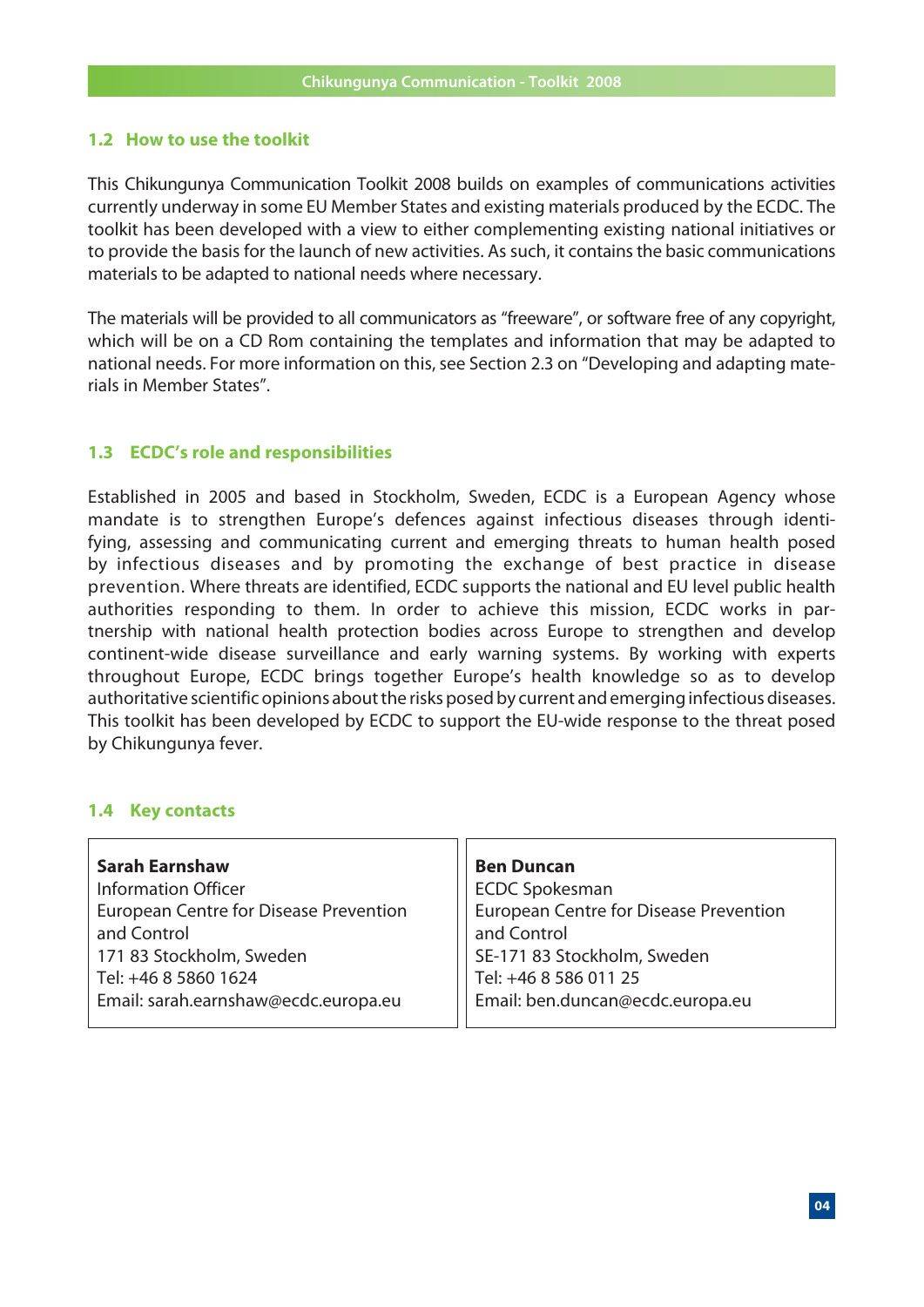#### **2. Toolkit Materials**

#### **2.1 Overall strategy and objective of the toolkit**

The overall objective of the Chikungunya Communication Toolkit 2008 is to assist EU Member States in raising awareness about the health risks of Chikungunya amongst the selected target audiences and in encouraging the adoption of practices to help reduce the risk of spreading the virus.

The strategy chosen to meet this objective is to provide practical advice and template materials that communicators in EU Member States can use in line with their own campaigns and individual needs.

Whether communicators choose to adapt and use some or all of the draft materials included in this toolkit, the materials will be most effective if they are part of a strategically targeted and timed campaign to raise awareness of the Chikungunya virus and the vector. For example, in countries where the Chikungunya fever virus is present, the brochures and factsheets aimed at the general public will be more effective if they are distributed just before and during the warmer seasons when the mosquito is likely to be breeding.

When devising a communication strategy key considerations include, but are not limited to, the following:

- Key messages (these should be refined to meet local needs)
- Timing (such as seasonal factors, existing awareness campaigns and news stories)
- Price (both budget and costs)
- Products (types of materials used in the communications which can also include physical products (such as mosquito repellent) or services (health checks)
- Distribution (how and where to circulate the messages/materials)
- Additional channels (incorporating advertising, public relations, promotions and media advocacy)
- Potential allies/partnerships (such as NGOs, medical associations, doctor groups, travel companies, airlines, airport authorities and other such professional groups)

#### **2.2 Key messages**

The key messages have been devised to relate specifically to three key audiences:

- 1. Travellers visiting affected areas
- 2. The general public in areas where the vector is present
- 3. Health practitioners in areas where the vector is present and in areas where the vector is **not** present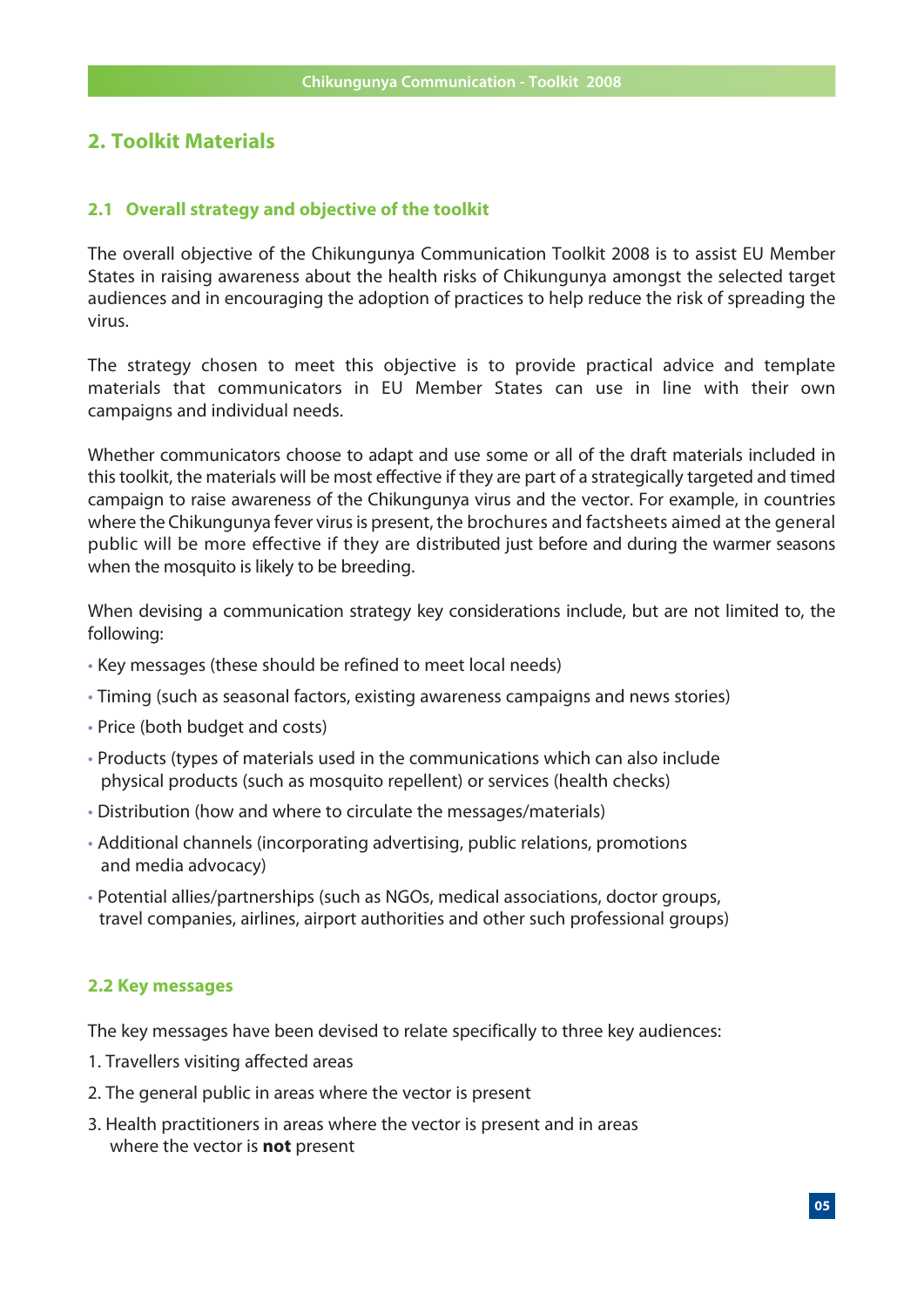The key messages for travellers visiting affected areas relate to preventing mosquito bites and being aware of symptoms.

#### **1. Key messages for travellers visiting areas where the vector is present:**

#### **Precautions to avoid mosquito bites should be taken when staying in risk areas:**

- Wear long-sleeved shirts and long trousers
- Use mosquito repellents, coils or other devices that will help fend off mosquitoes
- If possible, sleep under bed nets pre-treated with insecticides
- If possible, set the air-conditioning to a low temperature at night mosquitoes do not like cold temperatures

#### **Be aware of the Chikungunya symptoms:**

• In case of sudden onset of high fever, severe joint pain, muscle pain and headache occurring 1-12 days after travelling in affected areas consult a doctor and avoid further mosquito bites.

Key messages for the general public in areas where the vector is present also focus on limiting the risk of mosquito bites but also on reducing the vector's breeding spaces.

**2. Key messages for the general public in areas where the vector is present: Special precautions to avoid mosquito bites should be taken when staying in risk areas:** 

**Avoid water gathering in open containers espicially in the vicinity of your house – be aware of :** 

- left-over water in flower pots
- wading pools
- drain pipes
- watering cans

#### **Protect yourself from mosquito bites:**

- Wear long-sleeved shirts and long trousers
- Use mosquito repellents, coils or other devices that will help fend off mosquitoes
- If possible, sleep under bed nets pre-treated with insecticides
- If possible, set the air-conditioning to a low temperature at night mosquitoes do not like cold temperatures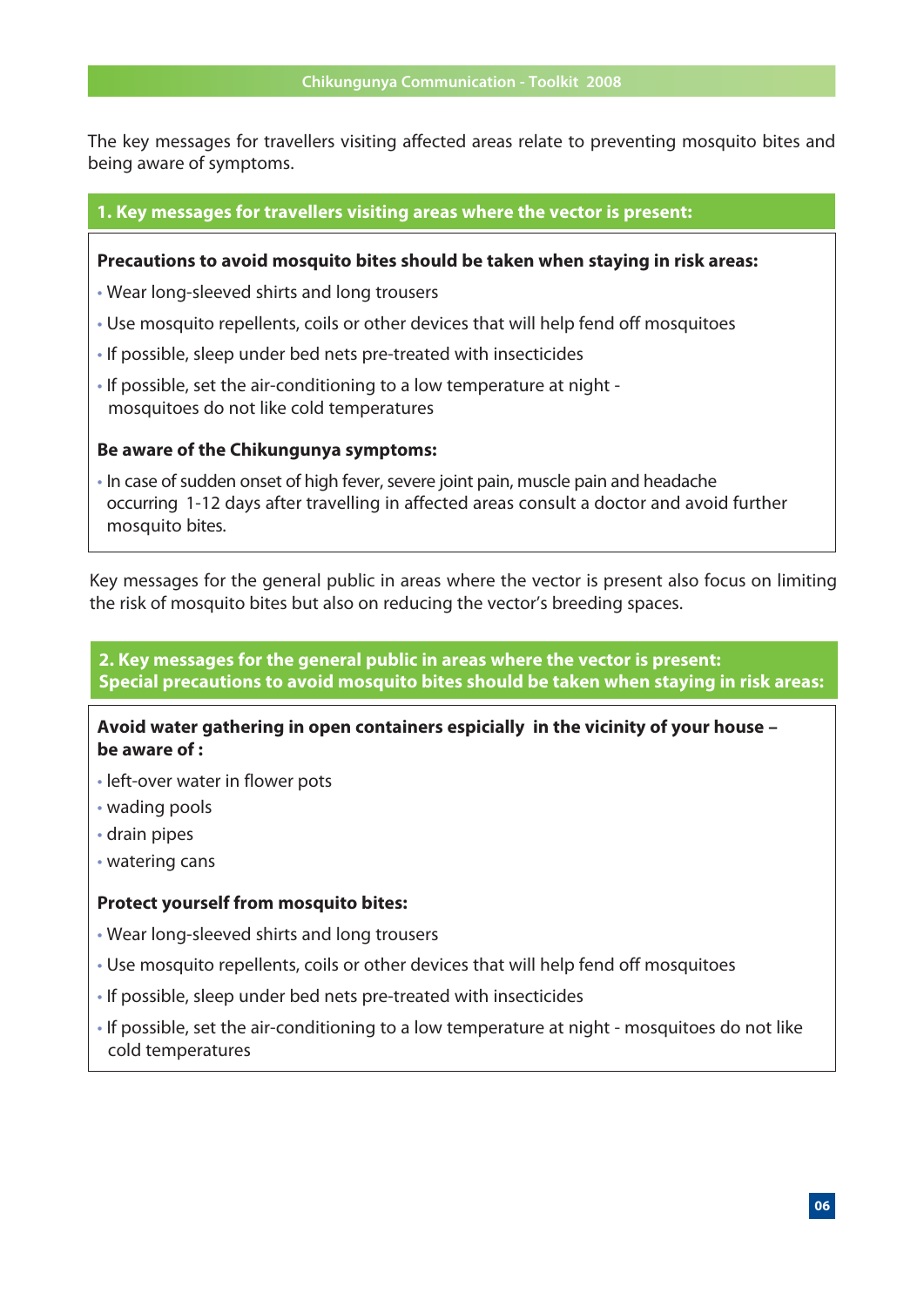The key messages for healthcare professionals are focused on ensuring that the healthcare professionals are able to recognise symptoms of local or imported cases of Chikungunya and have sufficient knowledge to handle possible cases of Chikungunya in order to support effective surveillance and containment efforts. For healthcare professionals in affected areas, early diagnosis is critical so that advice can be given on how to prevent further transmission.

#### **3. Key messages for health practitioners:**

#### **Early diagnosis is a key factor in disease containment efforts**

- *Symptoms* Patients present with sudden onset of high fever, headache, back pain, myalgia, severe arthralgia and possibly maculo-papular rash
- *Diagnosis* Laboratory diagnosis of Chikungunya should be considered for all cases presenting clinical symptoms
- *Severe complications* Include gastro-intestinal complications, cardiovascular decompensation, or meningo-encephalitis
- *Treatment* Only symptomatic treatments are available (non-steroid anti-inflammatories, non-salicylic analgesics)

For further information on adapting or adding new messages to the prototype materials included in this toolkit, see Section 2.3 "Developing and adapting materials in Member States".

#### **2.3 Developing and adapting materials in the Member States**

To ensure maximum outreach and resonance with the target audiences, each Member State may choose to adapt the template materials to each particular audience. This task may include:

- translation of materials into the official language(s) if not already available
- adapting the materials in view of your knowledge of the local level of awareness of Chikungunya fever and behaviour and attitudes of your national audiences
- pre-testing of adapted materials with national target audiences prior to wider dissemination to ensure the messages/visuals speak to the national target audience

In delivering these key messages, the materials put forward in this toolkit (such as the factsheets and the brochure) have been drafted in a format designed to ease duplication and dissemination and take into account adaptability and respect for cost considerations.

Member States should recommend establishing points of contact for the general public and healthcare practitioners in case of further questions on Chikungunya specific to their country.

#### **2.3.1 Adapting & Adopting New Messages**

The prototype materials contain the key messages, were chosen for their effectiveness in surveillance and containment of the virus, and allow for easy implementation at minimal costs.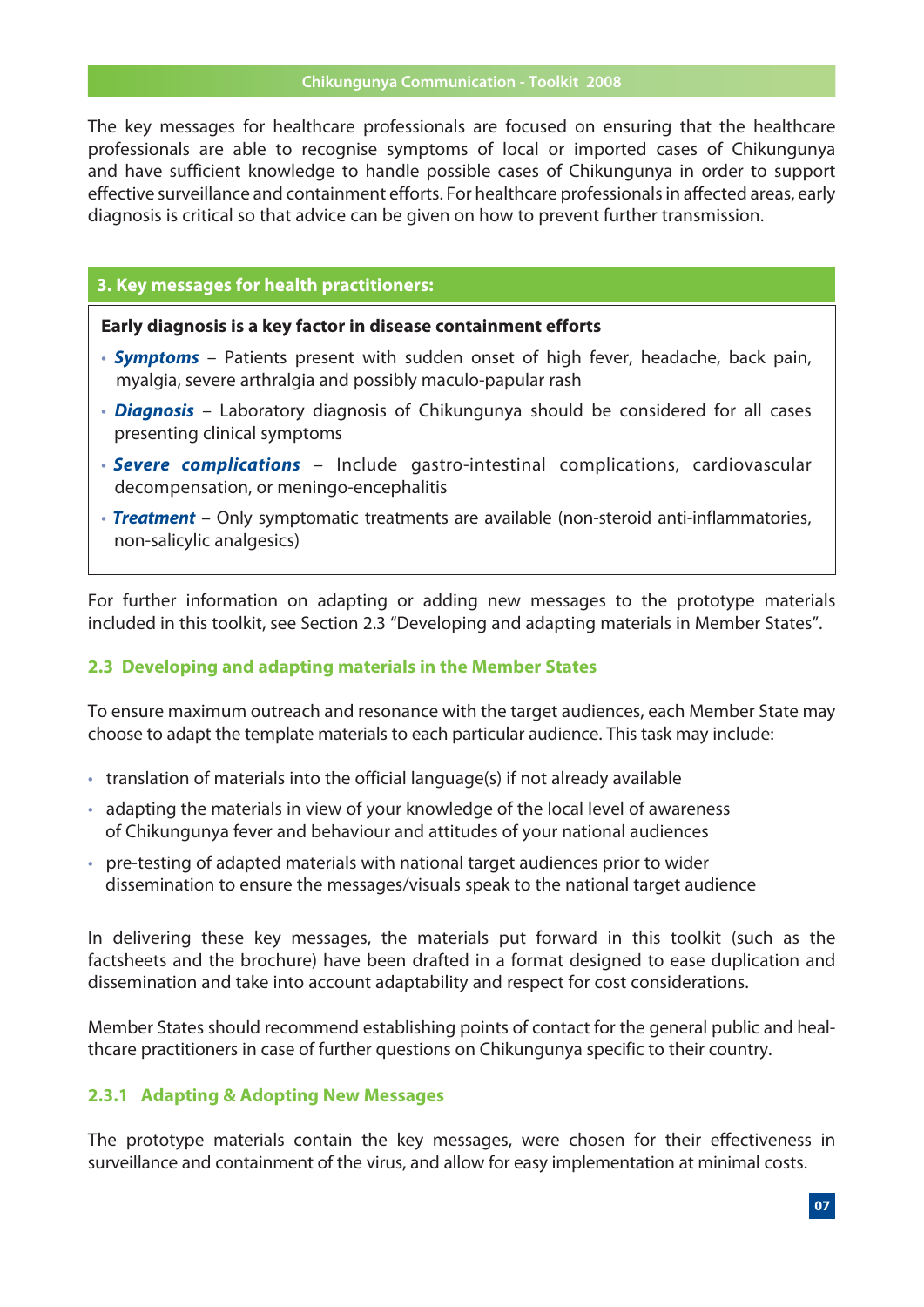#### **2.3.2 Types of Materials**

The materials provide various vehicles for communicating the key messages. The multiple tools are designed to ensure that the targeted audiences not only have access to the degree of information they may require, but also in recognition that only by repeated delivery are the messages registered.

#### **Factsheets**

The factsheets included in this toolkit provide concise key information. As such, there is more information in factsheets than for example in the poster and they will require greater attention from their intended audiences.

For Member States where the vector is present, please refer to the factsheet for the general public in areas where the vector is present and the factsheet for health practitioners.

For Member States where the vector is **not** present, please refer to the factsheet for travellers and the factsheet for health practitioners.

#### Factsheet for travellers

The factsheet for travellers allows for all European travellers to prepare ahead of journeys into Chikungunya risk zones in Europe or elsewhere. The factsheet is presented in a manner that highlights the key messages in a clear and concise way. It provides information relevant to epidemiology, prevention, symptoms and advice on what travellers should do if they suspect to have contracted the virus while travelling.

#### Factsheet for the general public in areas where the vector is present

The factsheet for the general public in areas where the vector is present provides information aimed at limiting the vector's presence in the area and, as a result, limiting the risk of spreading Chikungunya virus. The factsheet is presented in a clear and concise manner which highlights the key messages and allows for the general public to be able to easily identify how to reduce the risk of contracting Chikungunya virus around their homes. The same messages are presented in the PowerPoint slide deck for the general public where the vector is present and can be used together or separately.

#### Factsheet for health practitioners

The factsheet for health practitioners provides more detailed medical information than the previous two factsheets. This factsheet is aimed at use in both Member States where the vector is present as well as where it is not present. The information contains the key messages related to diagnosing and treating patients who present with the Chikungunya symptoms - within risk zones or as imported cases. The same messages are presented in the PowerPoint slide deck for healthcare professionals and can be used together with this or separately. Furthermore, the factsheet can also be used as a follow up to the interviews that may be held based on the questionnaire.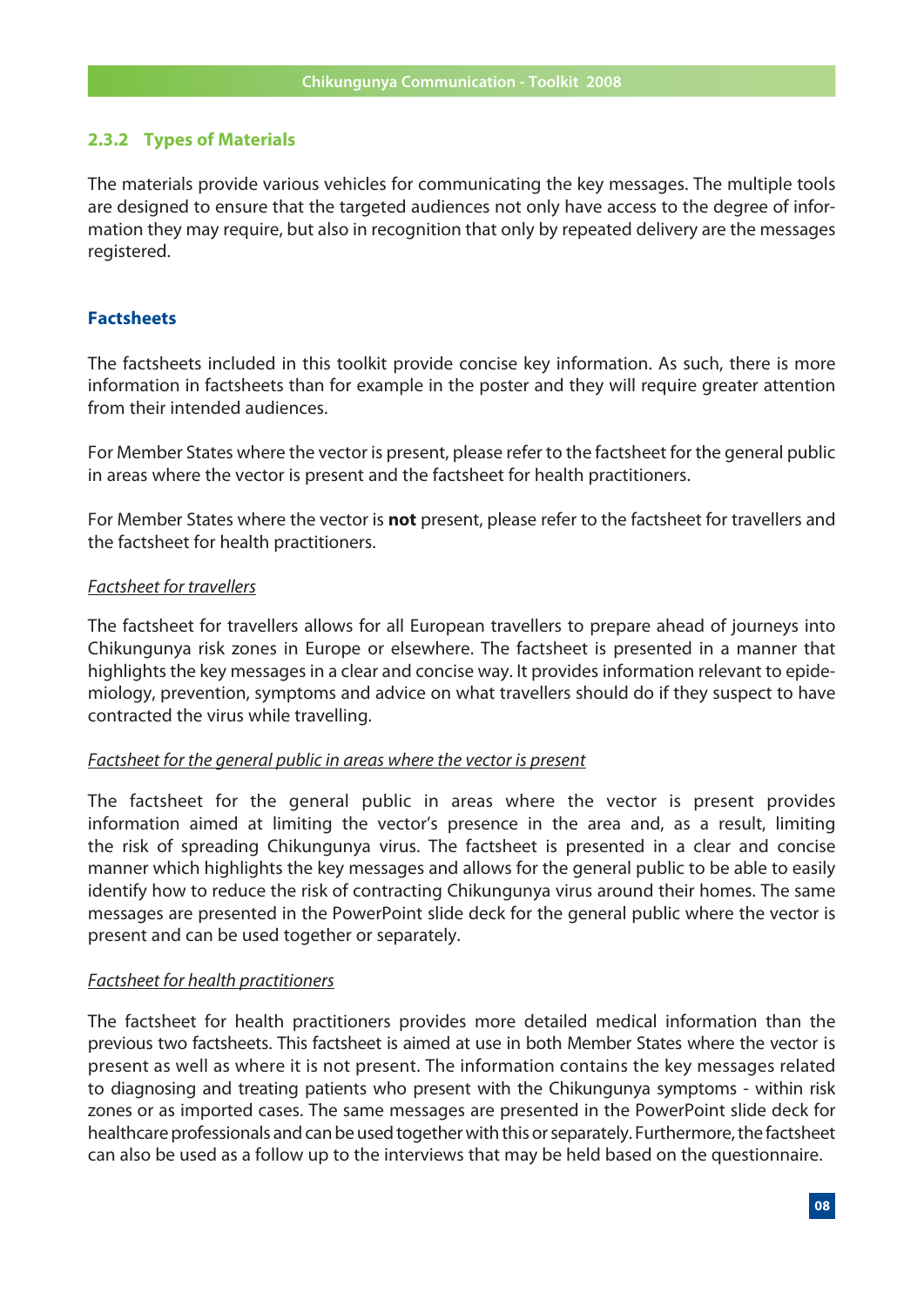#### **Presentations**

The presentations included in this toolkit provide the same information as is presented in the factsheets. The aim of the presentations is to be able to provide a more visual briefing to the audience and provide an more interactive environment. It is recommended that the presenter is fully briefed on all the key issues beforehand and that the slide decks are presented to small-medium sized groups to enable an informative discussion between the participants.

#### PowerPoint Presentation for the general public in areas where the vector is present

The presentation for the general public in areas where the vector is present provides information aimed at limiting the vector presence in the area and, as a result, limiting the risk of spreading Chikungunya virus. The slides allow for the general public to be able to easily identify how to reduce the risk of contracting Chikungunya virus in their communities and around their homes as the messages are illustrated in a visual and concise manner. The same messages are presented in the factsheet for the general public where the vector is present and can be used together with this or separately.

#### PowerPoint Presentation for health practitioners

The presentation for health practitioners provides more detailed medical information than the previous presentation. The information contains similar key messages to the factsheet but in a more visual way. The information outlines the diagnosis and treatment of patients who present with the Chikungunya symptoms. Like the factsheet, this presentation is aimed at both Member States where the vector is present and where it is not present. The slides containing advice on vector control in areas where the vector is present may be included or deleted as appropriate before presenting to the audience. The presentation can be used together with the factsheet or separately.

#### **Poster**

This toolkit includes a prototype A2 sheet which can be used as a poster (displayed/hung). As the poster is intended to be hung on walls or displayed in windows in public spaces and airports, it presents the basic facts on Chikungunya and prevention of mosquito bites in a way so that it can be read and understood quickly. The poster design is consistent with the other campaign materials. More detailed information is available for travellers through the factsheet for travellers.

#### **Brochure for the general public**

The four page A5-size brochure provides similar messages as the factsheet for the general public, but in the brochure the information is formatted so as to highlight the key messages, with emphasis on the actions to be taken by the reader.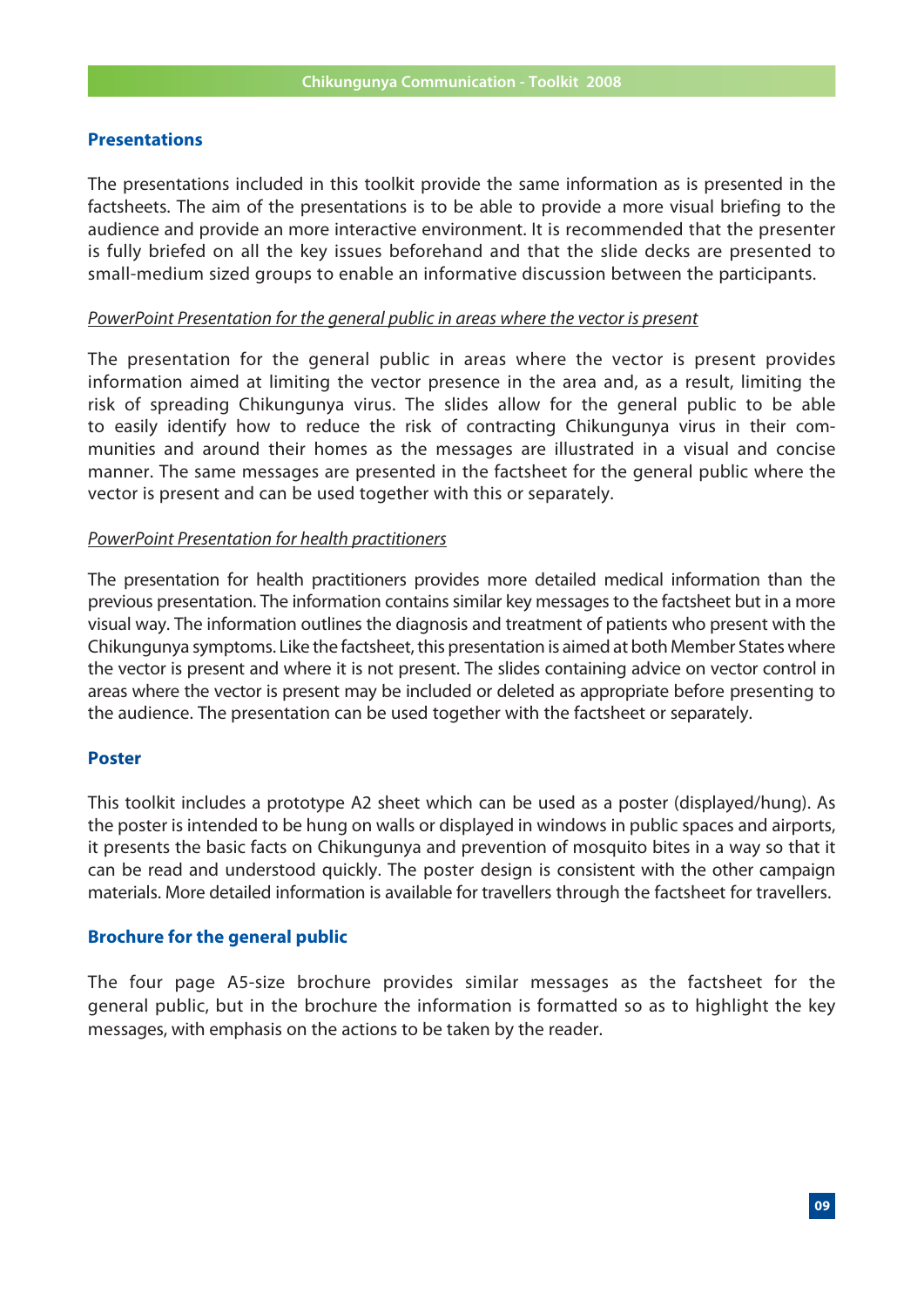#### **Questionnaire for assessment of health professionals prior knowledge of Chikungunya**

The questionnaire is targeted for use by national authorities during interviews to health practitioners in order to assess their knowledge on Chikungunya in general and specifically on prevention, diagnosis, and treatment. The interviews based on the questionnaire can be carried out over the telephone or in face-to-face meetings and will also provide an opportunity to establish if the health practitioner would be interested in receiving more materials from the Chikungunya communication toolkit.

#### **2.3.3 Template Information**

The documents available on this CD-ROM are professional design files that can be easily translated and adapted for multiple uses. The documents are available in Adobe Indesign and Illustrator formats (.ind, .eps) for professional use. The individual graphics and fonts are also attached separately for easy application.

These materials include:

- Factsheet for travellers
- Poster
- Factsheet for the general public
- Brochure for the general public
- Factsheet for healthcare professionals
- Questionnaire for healthcare professionals

These materials are free from copyright and can be adapted according to language, cultural differences and campaign focus. This website contains the necessary tools and files in order to facilitate their adaptation and use according to the individual purposes of each national campaign.

The graphics used in the materials in this toolkit are all in a resolution of 300 dpi, CMYK colours. The files are provided in PDF flattened format for easy reproduction, as well as in Adobe Indesign and Illustrator format.

The fonts used for the production of materials are Din regular, Din bold. These are fonts that are adaptable to various alphabets and specific characters. Normally, these fonts are part of any word processing system but in case they are not, a folder in the toolkit contains these fonts as well.

The font colours used in the templates are as follows:

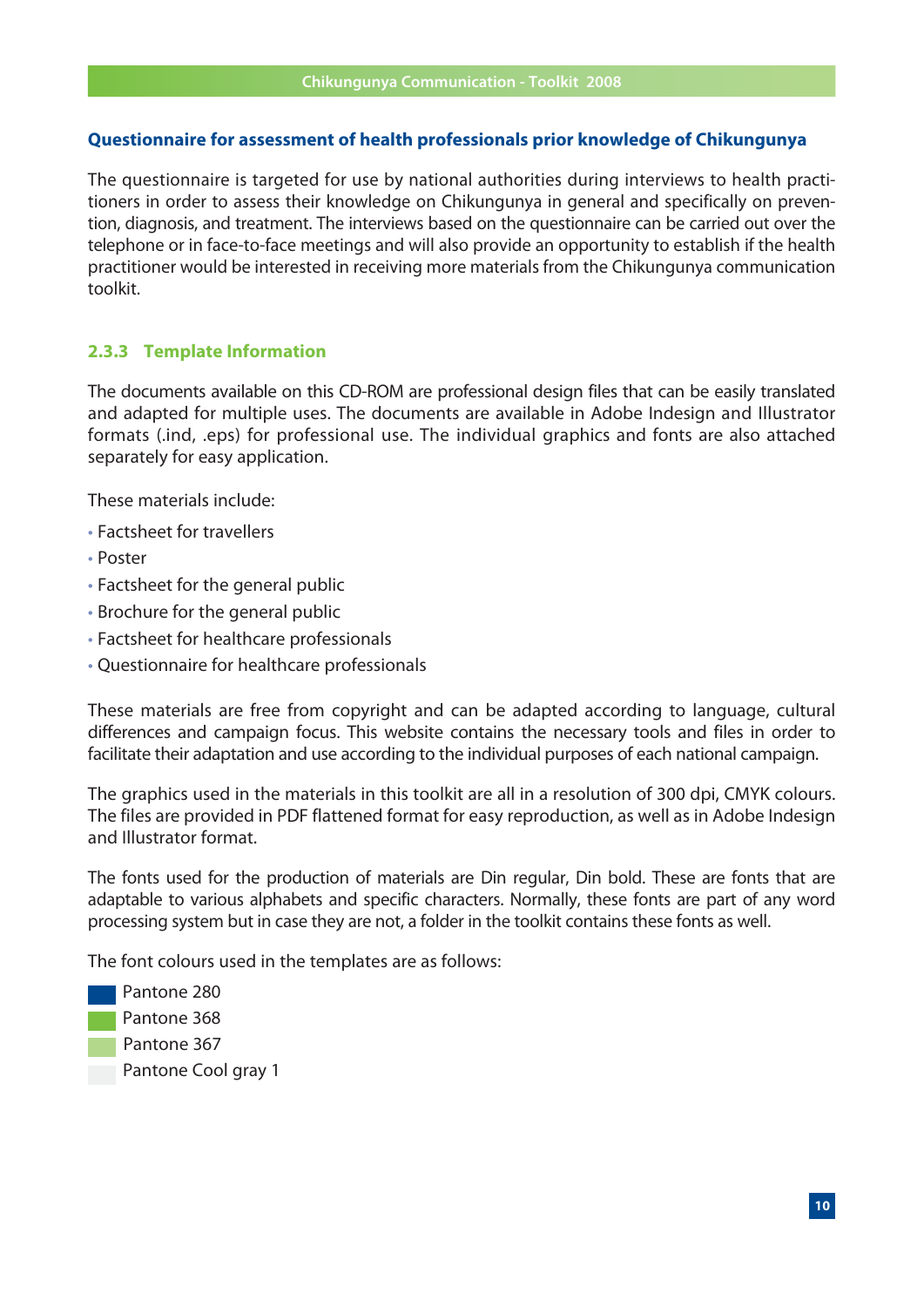#### **2.4 Identifying and reaching out to your audiences**

An important element of any health communication strategy is to identify and know the target audiences. The materials included in this toolkit are designed to direct the key messages at the three specific, pre-identified audiences: the general public, travellers and health practitioners. In recognition of the varying level of prior knowledge and opportunities for responding to the threat among these groups, the materials have been adapted accordingly – while preserving consistency in the messaging.

The advantage of creating an overarching approach for a particular target group is that it creates a basis for consistency. This allows for the possibility of further tweaking the information to reach individual subgroups within a target population.

This section gives some key considerations for each target group. Additional suggestions on how to further tailor a communications campaign are included below.

#### **Travellers**

The aim of communications targeted at travellers is to raise awareness of the risk of contracting Chikungunya virus when travelling to areas where the vector/virus is present and to encourage travellers to take preventive measures. This aims to reduce the number of incidences of Chikungunya infections as well as to limit importing cases to the home country by encouraging the adoption of preventative measures and early identification of the symptoms.

Materials developed include:

- Factsheet for travellers
- Poster

In terms of the dissemination of materials, it is advisable to explore channels and venues that offer a natural link to the travelling community such as:

- Airports
- Train stations
- Travel information booths/websites
- Travel clinics
- Doctor's waiting rooms
- Pharmacies
- Travel agencies

#### **General Public**

The aim of communications targeted at the general public in regions where the vector is present is to create a significant level of awareness and understanding of the need to preventing the spread of Chikungunya.